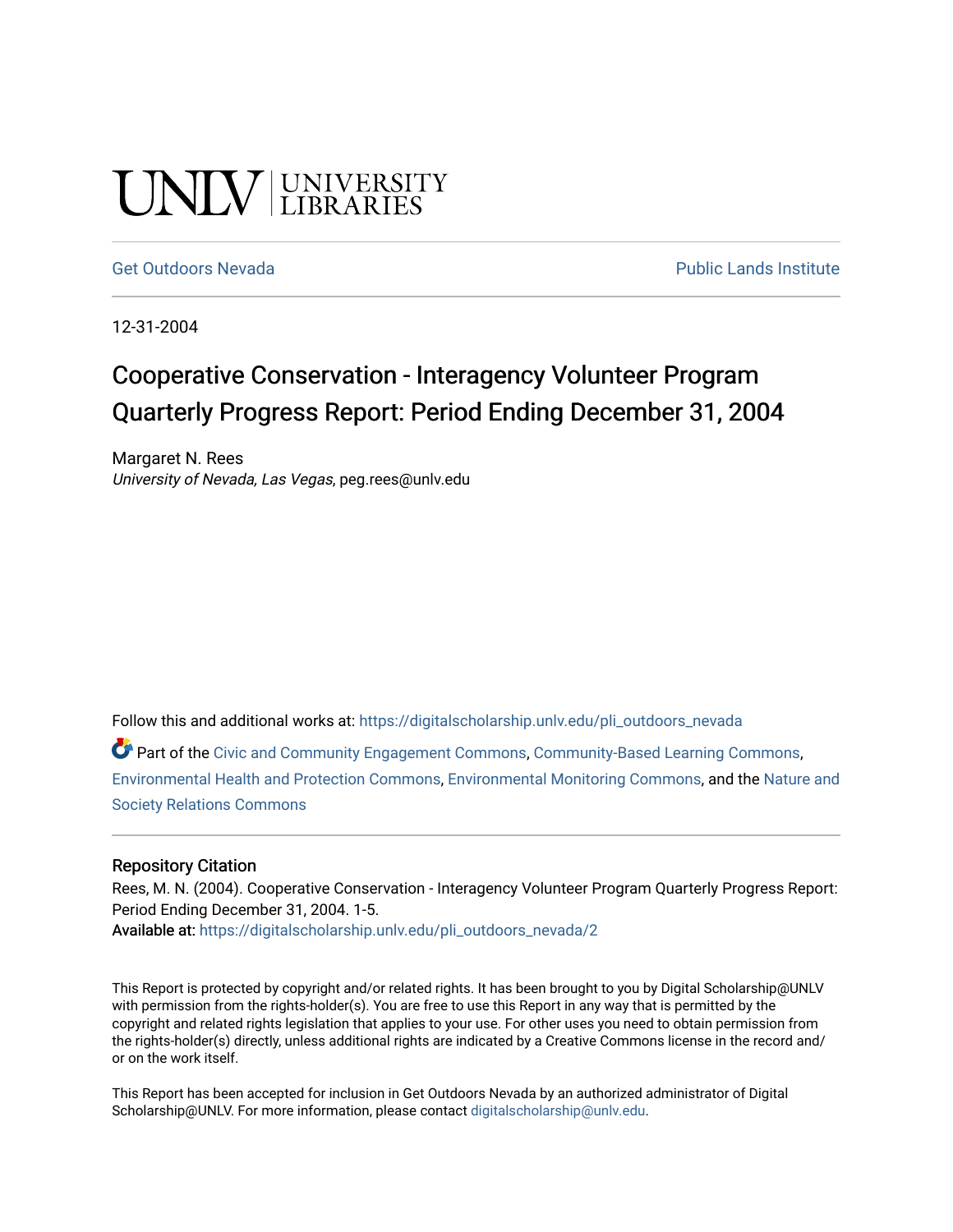

### **QUARTERLY PROGRESS REPORT**

University of Nevada, Las Vegas Period Ending December 31, 2004

Cooperative Agreement Number H8R07010001 Task Agreement Number J8R07040006 Cooperative Conservation: Increasing Capacity through Community Partnerships -- Interagency Volunteer Program & Cooperative Conservation Program

#### **Collaboration with Interagency Team**

During the third quarter, the interagency volunteer team and university representatives have held several meetings to continue progress on the Interagency Volunteer Program (IVP). At the beginning of October, candidates for the project manager position were interviewed by the university search committee, followed by interviews with the interagency team on October 6, 2004. After two finalists were identified, reference checks were made and the university and team recommended to the federal managers that Ms. Donna Grady be hired. Ms. Grady's first day on the job was December 1, 2004.

In the interim, Nancy Flagg, Public Lands Initiative Director, met with the team on October 19 and November 17, 2004, to continue work on project deliverables already in progress. At these meetings, the team reached consensus on and finalized:

- An Interagency Volunteer Application for Individuals
- An Interagency Volunteer Application for Groups
- Volunteer Event Sign-up Sheets
- A brand name for the program for marketing purposes Get Outdoors Nevada
- Initial website design, links, and related copy
- Selection of Volgistics software to run the volunteer program database
- Dates for three interagency volunteer events between February and June 2005: Great American Clean Up – March 5 Red Rock Day – April 2 National Trails Day – June 4

Additional details on these milestones are provided in other sections of this report.

A team meeting with the new project manager was held on December 15, 2004. The team reviewed the progress to date on various year-one deliverables and agreed upon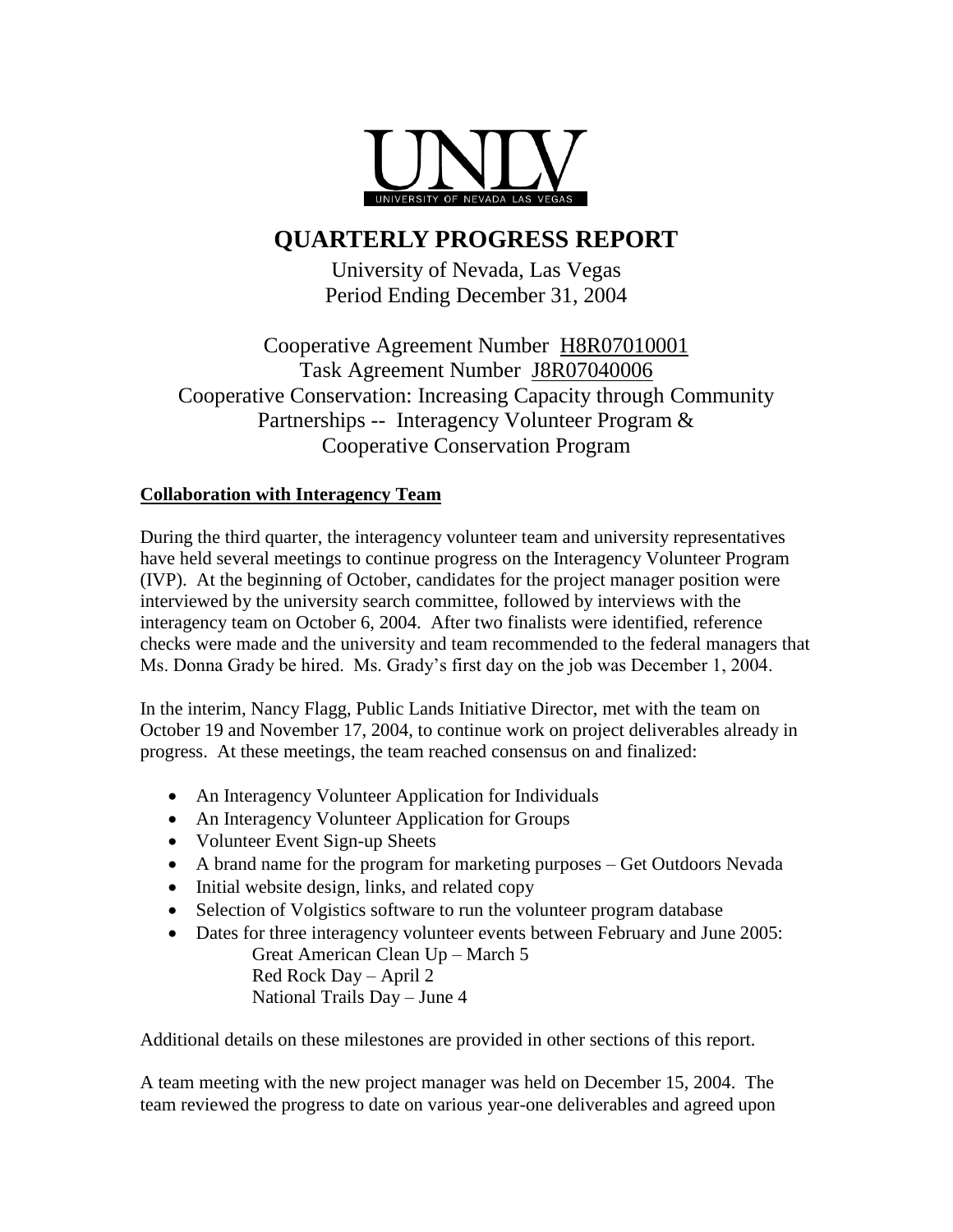additional tasks to be completed. During the first quarter of 2005 the project manager and team will focus on (1) development of a public relations/marketing program, (2) a common recruiting, training, and recognition program, and (3) organizing the upcoming volunteer events.

#### **Hiring**

As noted above, Ms. Donna Grady joined the interagency volunteer team in the position of Project Manager on December 1, 2004. Donna replaces Pat Williams who was hired in August as Interim Project Coordinator. She brings more than 20 years of project management experience in corporate and non-profit settings, along with experience in recruiting, training, and managing both AmeriCorps/VISTA and community volunteers.

#### **Program Development**

#### Volunteer Database

The IVP team reviewed and carefully evaluated two database programs for managing volunteer information: VolunteerWorks and Volgistics. Volgistics, a user friendly webbased program designed specifically for volunteer organizations, was selected after testing by team members. This web-based software requires no server and is a costeffective, robust database that will allow us to do the following:

- Track core volunteer information, including demographics, skills, preferences, availability, emergency contacts
- Record, track and report volunteer hours, hour values, and mandatory volunteer service
- Accept online volunteer applications through our web site
- Send email to individuals or groups of volunteers
- Manage volunteer email preferences
- Track volunteer assignments, and the sites or places where volunteers serve
- Track the people who coordinate volunteers at each location, and organize volunteers by these coordinators
- Schedule assignments and volunteers, view schedule openings, and send volunteer schedule reminders automatically by email
- Match volunteers to assignments based on volunteer assignment preferences and qualifications
- Track volunteer prerequisites and when volunteers complete each requirement
- Print lists, labels, letters, and service reports
- Manage volunteer recognition
- Store records for former volunteers in an archive area, and manage multi-site volunteer programs.

Interim database coordinator Chuck Williams is working with the team to populate the database with all available volunteer data for each agency. More than 700 records have either been uploaded from existing databases or manually entered into Volgistics. Entries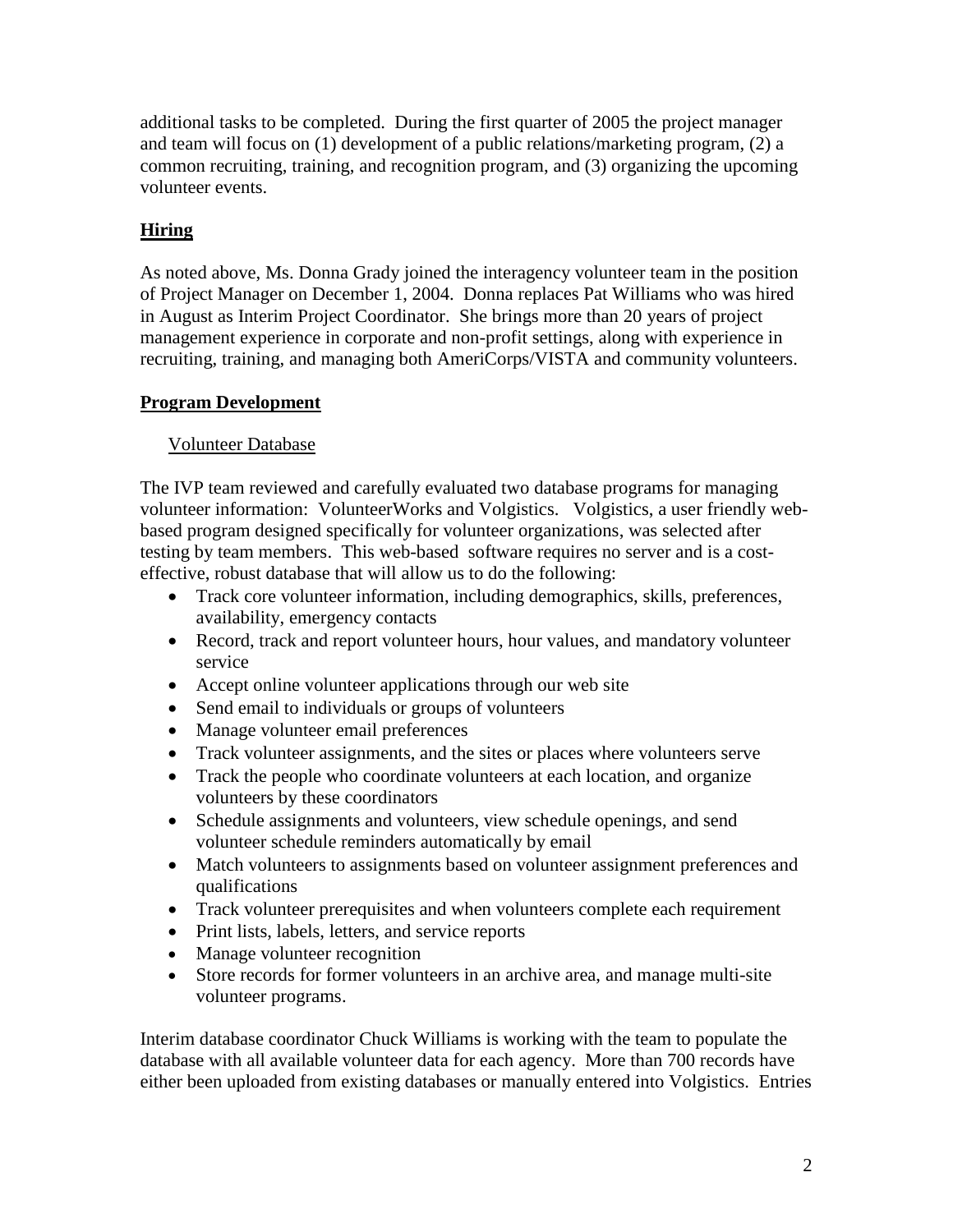for three of the four agencies are nearly complete, with an agreed upon target date for all existing records to be entered by January 31, 2005.

To protect confidentiality of volunteer demographics, a confidentiality agreement was developed by the university and signed by each Volgistics database user. All new users will be required to sign this agreement (see enclosed copy).

#### Volunteer Application Forms

Several work sessions focused on developing common volunteer application forms. Final revisions were made, and an individual and group interagency application have now been approved by the team. Copies are enclosed.

#### Volunteer Recruitment, Training, Recognition

Project Manager Donna Grady has solicited input from the agencies to identify and document current recruitment, training, and recognition programs. Simultaneously, research is underway to identify proven recruitment, training, and recognition practices that may be effective as part of the interagency program. This information will be reviewed by the team at future meetings, and those practices deemed appropriate will be adopted.

#### **Program Marketing/PR**

#### Branding

Although the Interagency Volunteer Program is understood internally, it was determined that to effectively promote the program to the general public we needed a name that reflects the nature of the organization, gains the interest of prospective volunteers, and directs an internet search to the IVP website. A list of prospective names was created by the university and "Get Outdoors Nevada" was ultimately chosen. The name will be typically used in conjunction with the tagline "An Interagency Volunteer Program" and a listing of the four agencies.

#### Public Relations

Program publicity is premature, although all of the elements that form a campaign are falling into place. A personnel release announcing the hiring of the IVT Project Manager has been written, the website is near completion, and the database will be fully populated the end of January. Completion of the website and the database will support and facilitate communications to and from volunteers.

#### Website

Initial website content was coordinated by Interim Project Coordinators Pat and Chuck Williams and added to a preliminary IVP website prototype, which has not yet gone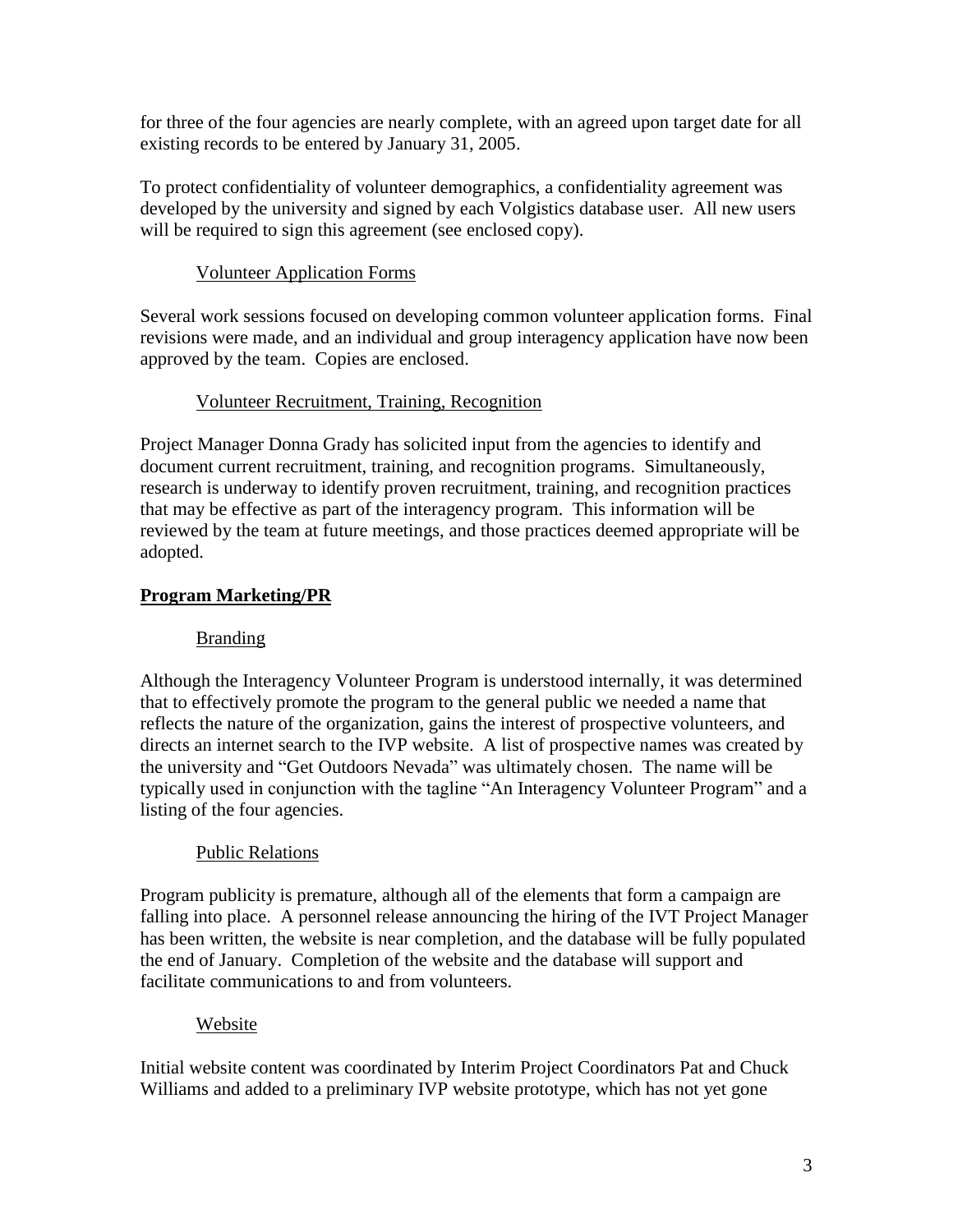public. Refinements and additions to the web content will be ongoing in collaboration with the interagency team. The domain name for getoutdoorsnevada.org has been purchased by the university on behalf of the interagency program. In addition, preliminary research is underway regarding search engine optimization marketing strategies for the website.

Project Manager Donna Grady and web designer Megan Iudice have refined the navigational areas as follows:

- $\checkmark$  About Us
- $\checkmark$  Volunteer
- $\checkmark$  Events Calendar
- $\checkmark$  Photo Gallery
- $\checkmark$  Partners
- $\checkmark$  Links
- $\checkmark$  Contact Us

The website will allow visitors to learn about the program, contact any of the agency volunteer coordinators, and view position descriptions, training schedules and upcoming events. Visitors interested in becoming a volunteer can sign-up for an event or apply as a volunteer either on-line or by downloading an application for mailing. The team is also exploring the option of allowing current volunteers to update their contact information online. The initial website design was presented to the interagency team on December 15, 2004. The general consensus was positive for both look and content. We anticipate that final arrangements for taking the website public will be made after the team's next meeting in January 2005 and will be available as a marketing tool prior to planned Spring 2005 interagency volunteer events.

#### Event Calendar

Prior discussions with the interagency team included the development and printing of an annual calendar, similar to one produced by the Red Rock Interpretive Association. Following additional discussion, the IVP team agreed not to produce a print calendar at this time. Events are subject to change and it was agreed a website event calendar that could be easily updated and revised would be more cost effective.

#### Interagency Letterhead

Program letterhead has been revised and approved by the team and is now in the final design phase. This will be produced in print and electronic formats and used to communicate with volunteers (i.e. recognition, etc.), businesses (recognition, support) and others.